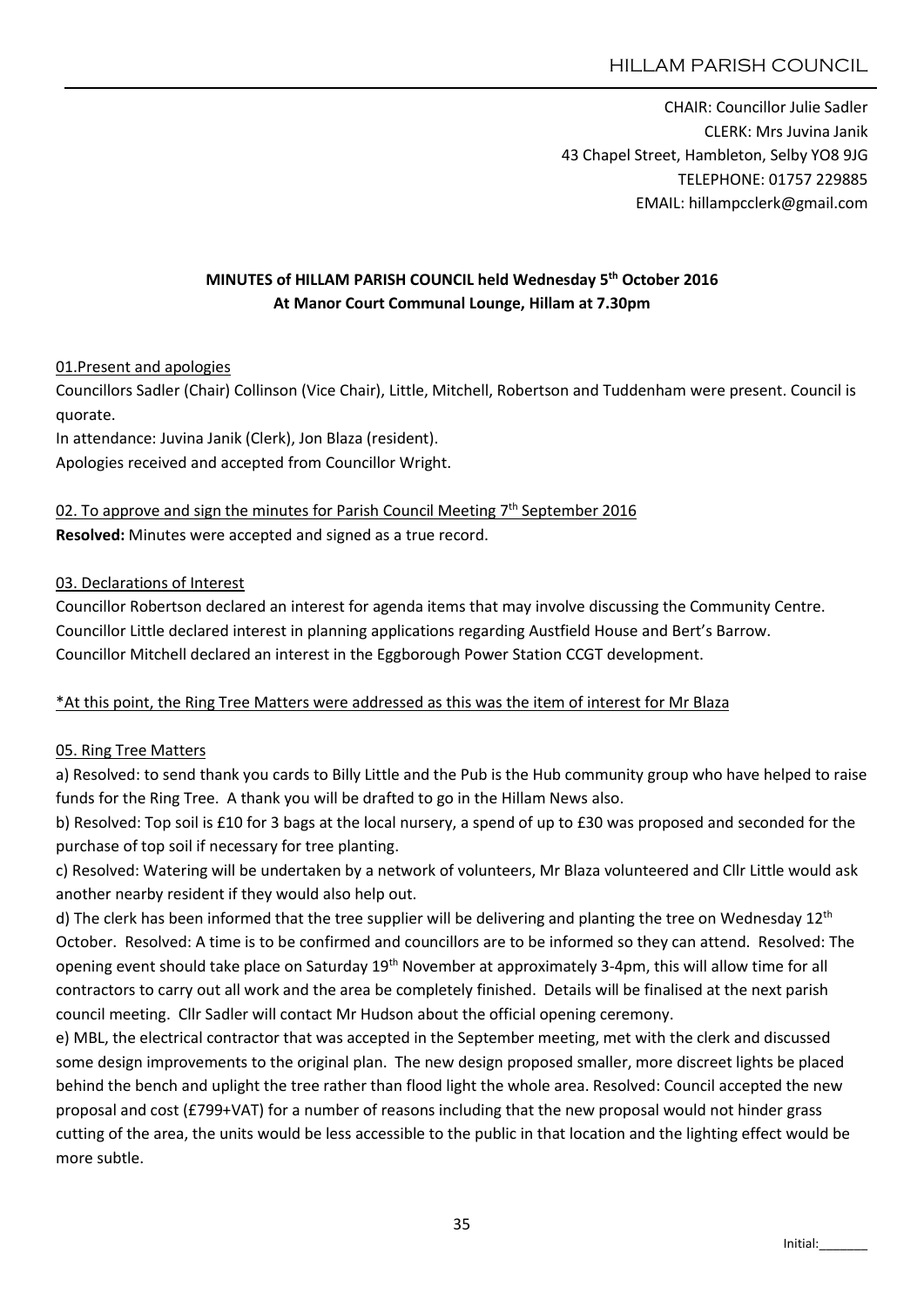f) Cllr Sadler will attend the meeting of the Ring Tree committee next week and the Clerk will request the Risk Assessment from the committee in respect of the Christmas Lights event so that it can be passed on to the insurers. g) Resolved: The burial of the Time Capsule will take place in the new year. Residents and community groups alike will be asked to forward all material they would like to be included to a councillor or the clerk before the end of the year. At the following meeting, the council will then select as many of the items as possible to go inside the capsule ready for its burial. Brownies are producing a greetings card for inclusion. Cllr Tuddenham will follow up on the school's contribution and Cllr Little will follow up on the Aerial photograph.

### 04. Monthly financial report:

a) Resolved: The financial statements from September were presented, accepted and signed for internal controls. The bank reconciliation is as follows:

|                                                                                        | Cashbook                  | Receipts    | Payments    | <b>CASHBOOK</b> | BANK             |
|----------------------------------------------------------------------------------------|---------------------------|-------------|-------------|-----------------|------------------|
|                                                                                        | Opening                   |             |             | Closing         | <b>STATEMENT</b> |
|                                                                                        | Balances 30 <sup>th</sup> |             |             | Balance at      | Balance at       |
|                                                                                        | Aug 2016:                 |             |             | 30 Sep 2016     | End Sep 2016     |
| Reserve                                                                                | £5211.31                  | <b>NONE</b> | <b>NONE</b> | 5211.31         | 5211.31          |
| Account                                                                                |                           |             |             |                 |                  |
| Current                                                                                | £11251.24                 | £31.60      | £798.51     | £10484.33       | 10497.73         |
| Account                                                                                |                           |             |             |                 |                  |
| Difference due to £45 chq to Hanover not yet presented and £31.60 deposit not cleared: |                           |             |             |                 |                  |
| £10497.73-£45 chq + £31.60 deposit=£10484.33                                           |                           |             |             |                 |                  |
| THEREFORE THE CASHBOOK REFLECTS THE STATEMENT                                          |                           |             |             |                 |                  |

b) Resolved: Written cheques are to be checked against the invoices received and approved and signed at the end of the meeting.

c) PKF comments were received. The advice to employ an accountant to go through the files will be discussed at a later date.

## 06. Defibrillator Matters:

a) Resolved: A managed solution through Community Heartbeat Trust will be used

b) Resolved: Both a VETS system and an emergency 999 telephone will be installed. Clerk to contact Martin Fagan as soon as possible to start the process.

c) Resolved: Quotes to be sought from MBL, JJ Electrical and AW Electrical Yorkshire Ltd

#### 07. Selby District Economic Development Strategy

Resolved: Clerk to compile a response based on the points discussed and circulate for councillors to add comment before it is submitted.

#### 08. Eggborough Power Ltd CCGT Development Consultation

Resolved: To sign up for the updates via the website, council have no comments to submit at this stage.

#### 09. Planning Applications:

a) 2016/0985/COU – Proposed change of use of existing agricultural barn to events venue – Bert's Barrow, Austfield Farm. Resolved: No observations

b) 2016/1076/HPA – Proposed single storey rear/side extension to form additional living accommodation and Oak framed canopy to front elevation – Fir House, Hillam Lane. Resolved: No observations

c) 2016//1145/TPO – Application to crown lift 4 to 5m 2No. Sycamore (T1&T2) and draw back lower limb and smaller branches of 1No. Sycamore (T3) to boundary wall covered by TPO 5/1994. Resolved: No observations other than an outdated map has been used.